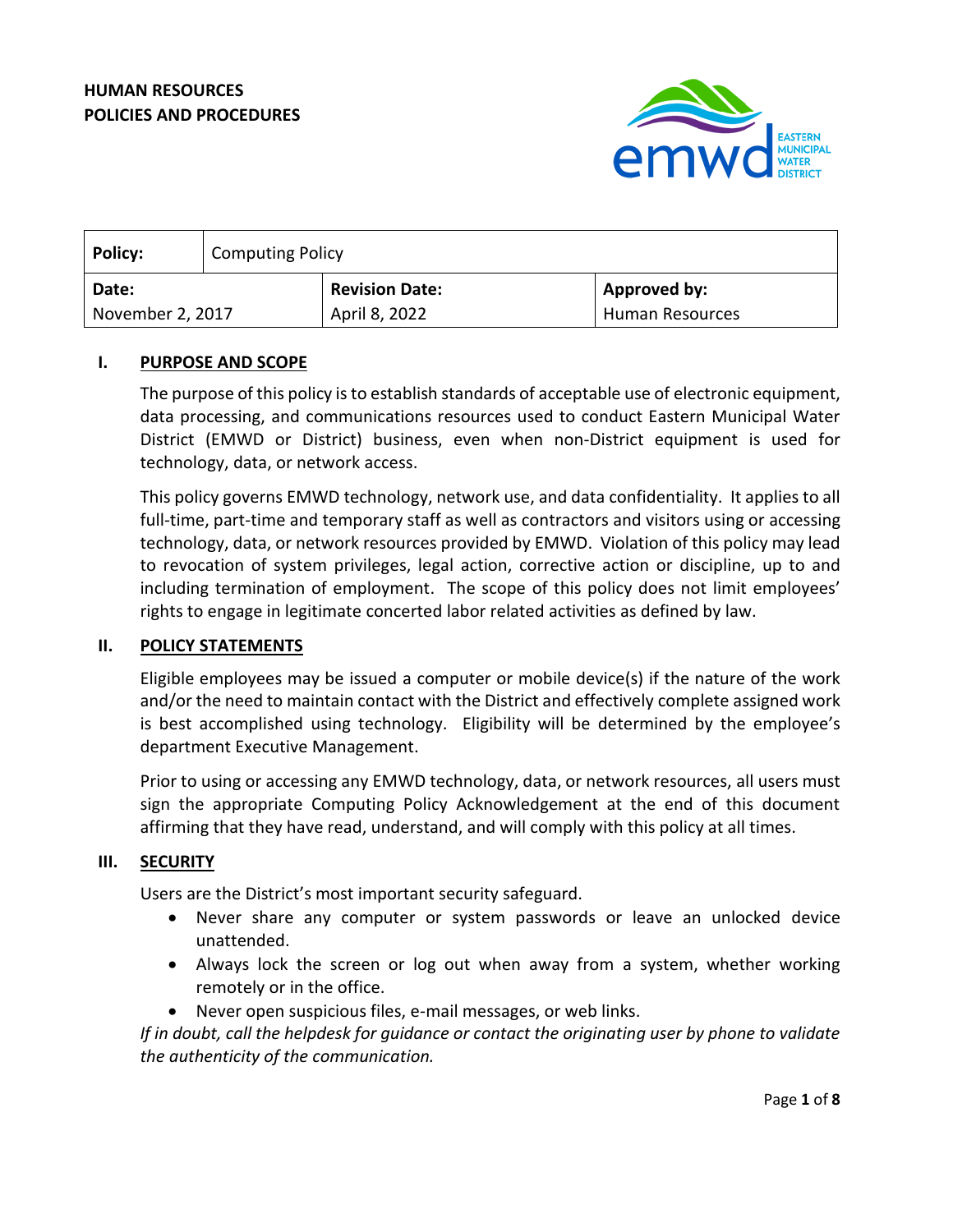The following must be reported in-person or via phone to the Information Systems helpdesk as soon as you are aware of:

- Lost, stolen, or compromised device
- Lost or stolen sensitive customer, employee, or District information
- Disclosure of privileged information to unauthorized parties
- Unauthorized system or network access

Specifics of computer or network security issues should be discussed only with Information Systems or Safety, Risk and Emergency Management, since disclosure could result in a serious breach.

# **IV. SOFTWARE AND CLOUD SERVICES**

Staff shall not engage or commit the District to any software or cloud service without first seeking a review and receiving approval from Information Systems and the Purchasing and Contracts Department; to include proof-of-concept or trial installations.

Software license tracking is provided by Information Systems. Non-compliant software may be removed during regular software compliance audits without notice.

## **V. LIMITATIONS OF USE**

Users shall abide by all applicable laws and adhere to the District's Ethics, Harassment, and Social Media Policies at all times.

District-issued technology (e.g., telephones, cellular devices, computers, laptops, tablets) is intended to be used for business purposes (e.g., checking District e-mails, capturing field notes, etc.).

- District issued e-mail addresses are to be used for District business only and should not be used for registration to websites or services for personal use.
- Non-exempt employees are not required to check, read, send, or respond to work-related e-mails outside their normal work schedule unless specifically authorized based on job duties or management direction. This does not preclude staff from configuring District email on a well-maintained personal device.
- Modifying, disabling, or tampering with any settings or systems that could present a security risk to the District is strictly prohibited.
- Intentional introduction of malicious or infected files onto District systems is strictly prohibited and grounds for disciplinary and/or legal action.
- Accessing District systems or information not directly related to a user's work is strictly prohibited. Unauthorized review, dissemination of files or passwords, damage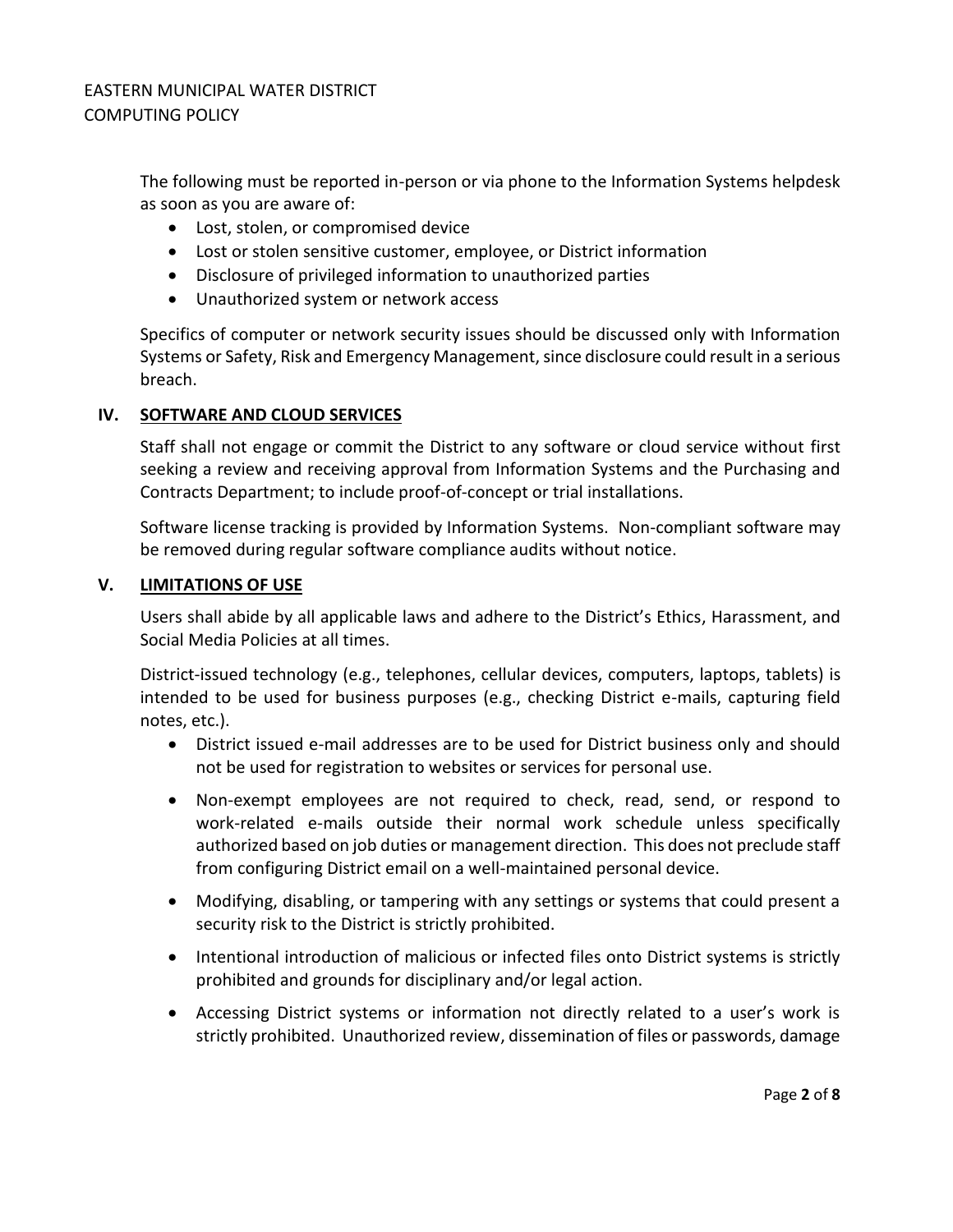to systems or software, removal of files or programs, or improper use of information contained in any system may be grounds for disciplinary and/or legal action.

- Personal use of the Internet is authorized if it is not excessive or inappropriate and occurs during personal time (e.g., meal periods, breaks) provided it does not present a security risk, incur any cost or burden on the District, disrupt District operations, or violate any District policy. Other than "Open Internet" Wi-Fi, personal devices (e.g., cellular devices, computers, laptops, tablets) are not permitted on any District network.
- A personal device may only be used to remotely access District resources if it meets and is maintained according to in accordance with the minimum specifications as defined in the EMWD Telecommuting Policy, distributed with a work-from-home authorization.
- Enabling or configuring a personal wireless (e.g. Wi-Fi, Bluetooth) hotspot for any purpose other than personal, non-District business use within a District-controlled facility is prohibited.
- Accessing, installing, or using any materials that infringe on one or more active copyrights is prohibited.
- Acquisition, storage, or dissemination of data which is illegal, pornographic, or which negatively depicts race, sex, creed or other protected classes is specifically prohibited.
- District technology may never be used for personal gain or an employee's personal, religious, political, commercial ventures, or any activity that would cause an obstruction or disruption to District work.
- *Use of technology, even personal devices used for District business, may be subject to discovery under the California Public Records Act.*

District data, sensitive documentation, or intellectual property shall be shared and used only in connection with District business. District data may not be used for any other purpose, in an aggregated or disaggregated manner, without explicit authorization from the District's designated representative. District data, credentials, documentation, and intellectual property shall be stored and managed securely and within the United States at all times. If a contractor operates or stores data outside the United States, any exceptions must be clearly defined and negotiated as an addendum to a contractor's agreement.

# **VI. LIABILITY**

District contractors and any associated third parties that expose District technology or data to harm, misuse, or theft may be held legally and financially responsible for actions resulting from the violation.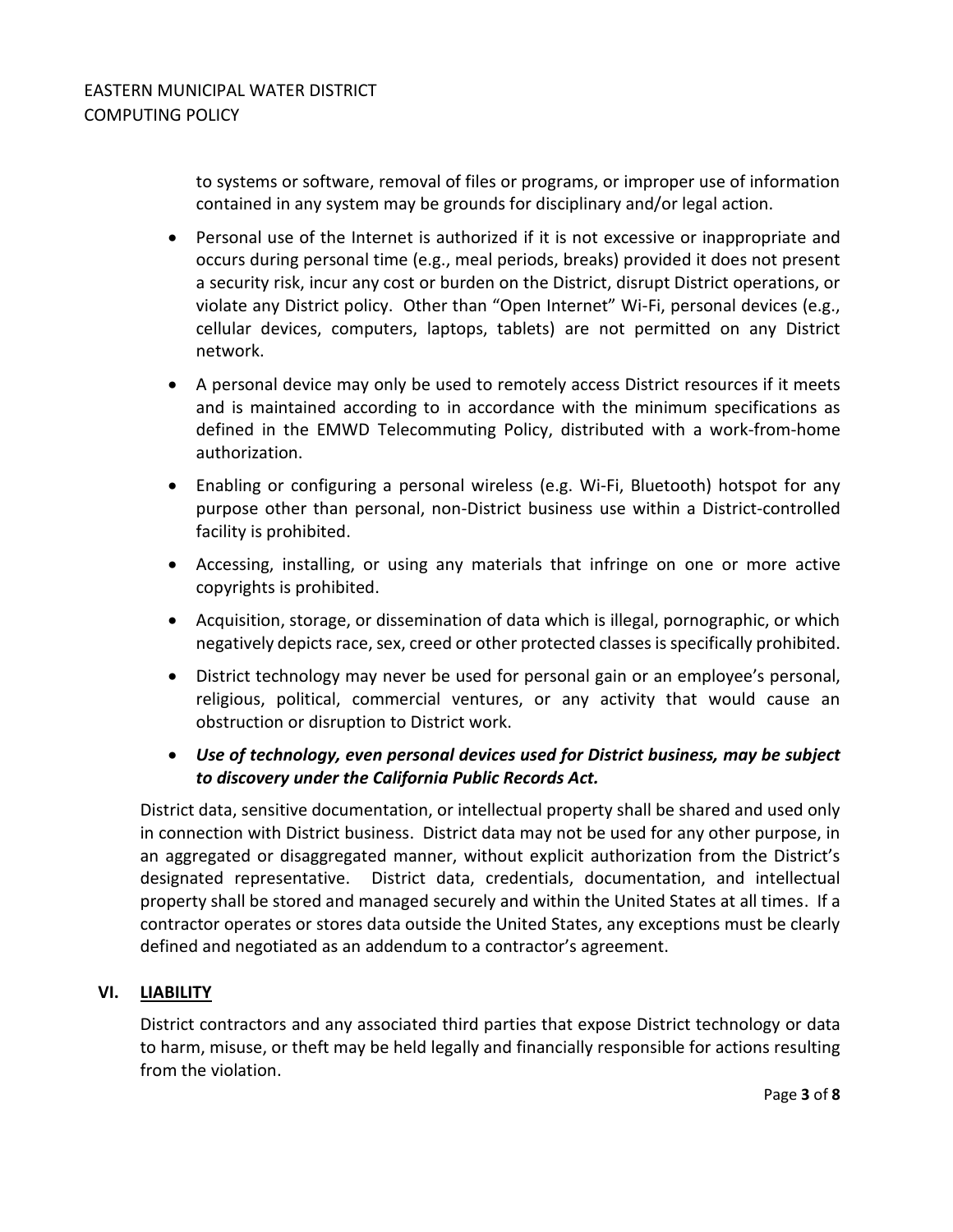## **VII. SPECIAL ACCESS REQUESTS**

Authorization must be obtained from Information Systems before any contractor or visitor device may be connected to any District network. Notice must be given to the Information Systems helpdesk in advance of the planned engagement.

Remote access to District systems must be granted by a Department Director. No District computers or networks may be remotely accessed by users who have not received prior authorization.

Use of hosted document or file sharing platforms (e.g. Box, Dropbox, Google Drive, etc.) must be granted by a Director-level employee and receive further approval by Information Systems. No District computers or networks may be configured for real-time document synchronization to file sharing platforms.

## **VIII. PRIVACY**

The District reserves the right to examine any information transmitted or stored on District technology. Such examinations may occur at any time and may or may not include advance notification to the employee. If examination is performed as part of an investigation, it will be coordinated with the employee's department head and the Human Resources department.

Privacy of personal communications using District technology cannot be expected. District-related communication via personal technology may also be examined in the course of an investigation, a Public Records Act request, or other litigation.

Secure (SSL) traffic from EMWD computing devices to the Internet is scanned and filtered except for sites categorized as: finance and banking, health and wellness, or personal privacy. You can look up a site's assigned category on FortiGuard Labs website at https://www.fortiguard.com/webfilter.

The District may wipe devices or erase any data stored on District-issued technology.

Any and all internal communication(s) by and between the officers, agents and attorneys of any and all labor organizations which have been recognized or certified as the exclusive agent for bargaining over wages and conditions of employment for any group(s) of District employees (hereinafter "Labor Organization") – whether originated on, stored on or transited through the District's information systems -- shall be deemed private and confidential. Additionally, any and all data or information stored on or transited through the District's information systems by any and all Labor Organizations shall be deemed private and confidential. Hereinafter, references to Labor Organization confidential communications and private data shall be collectively referred to as "Confidential Information." Information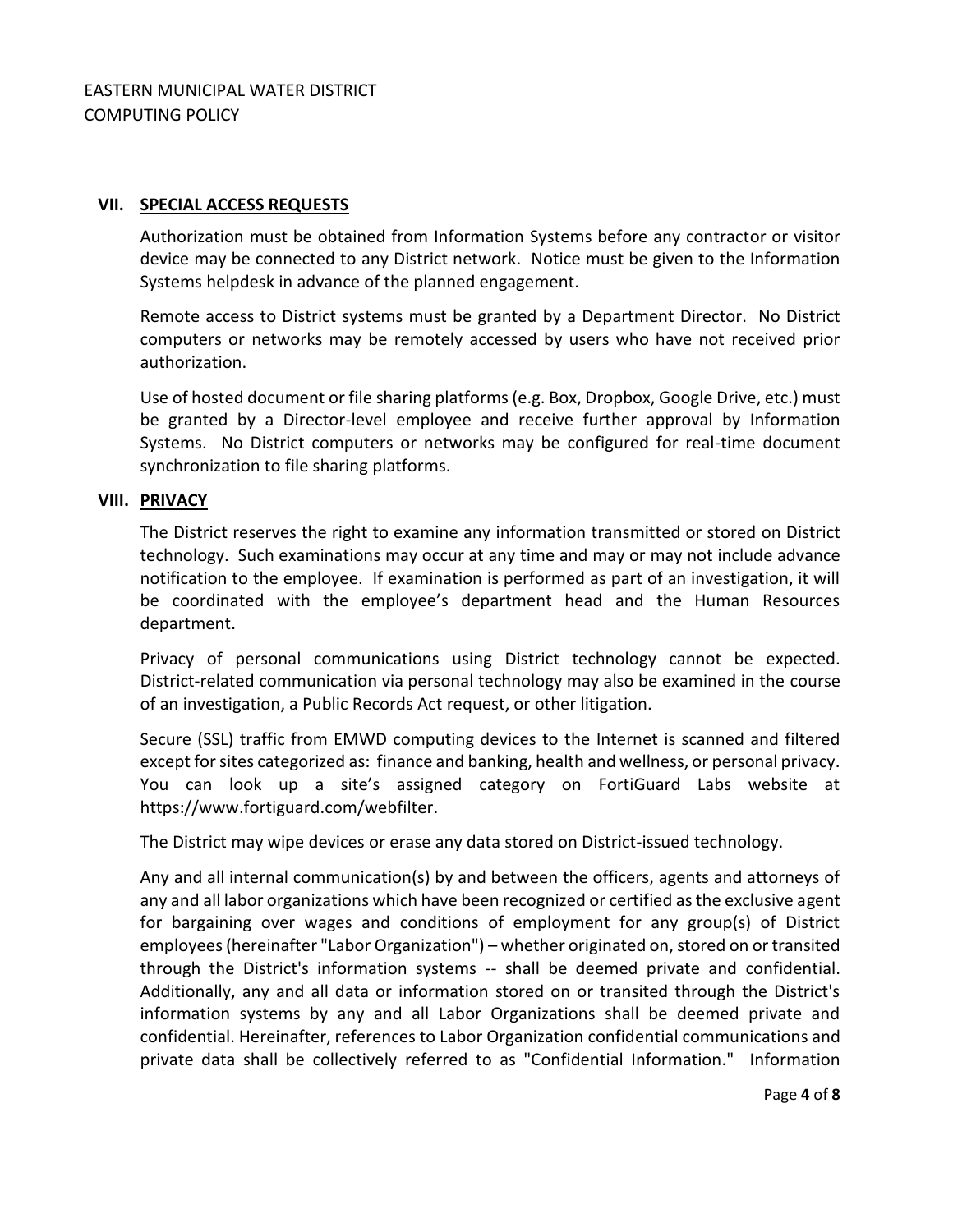Systems and Records Management employees who through the normal course of performing assigned job duties (e.g. restoring files, maintaining systems, supporting users), inadvertently access Confidential Information in the course of legitimate work-related tasks, are not in violation of this Policy. Notwithstanding the above, the District urges any representatives of labor organizations to engage in internal communications without using District technology and/or equipment.

The District shall hold and treat Confidential Information, and shall not copy, read, view or in any other way access Confidential Information without the express written approval from the applicable Labor Organization. The protection afforded to Confidential Information by this Computing Policy does not supersede the District's obligation to produce documents in response to a California Public Records Act ("CPRA") request, civil discovery request, subpoena and/or court order, and other obligations imposed by federal or state law

In such circumstances, the District will notify the applicable Labor Organization that: (1) the District is in receipt of a CPRA request, civil discovery request, subpoena and/or court order; and (2) that it could potentially cause the District to access Confidential Information within the meaning of this Computing Policy. The District will then provide the Labor Organization with a copy of the CPRA request, civil discovery request, subpoena, and/or court order. The Labor Organization shall then have 10 days from receipt of the District's notification to respond in one of the three following ways:

(1) The Labor Organization does not object to the District accessing Confidential Information, and producing documents containing Confidential Information in response to a CPRA request, civil discovery request, subpoena, and/or court order;

(2) The Labor Organization intends to cooperate with the District so that potentially responsive documents can be accessed, reviewed, and redacted to the extent they contain Confidential Information, prior to production in response to a CPRA request, civil discovery request, subpoena and/or court order. The District will provide the Labor Organization the initial opportunity to review responsive documents and recommend redactions. This cooperative process shall last no longer than 30 calendar days, at which time the District may proceed with production of responsive documents.

(3) The Labor Organization will file an objection, motion to quash, and/or other pleading within ten (10) days seeking judicial intervention to halt the underlying obligation and prevent the production of documentation containing Confidential Information.

In the event the District does not receive a response from the Labor Organization within ten (10) days, the District shall proceed with producing documents containing Confidential Information in response to a CPRA request, civil discovery request, subpoena, and/or court order.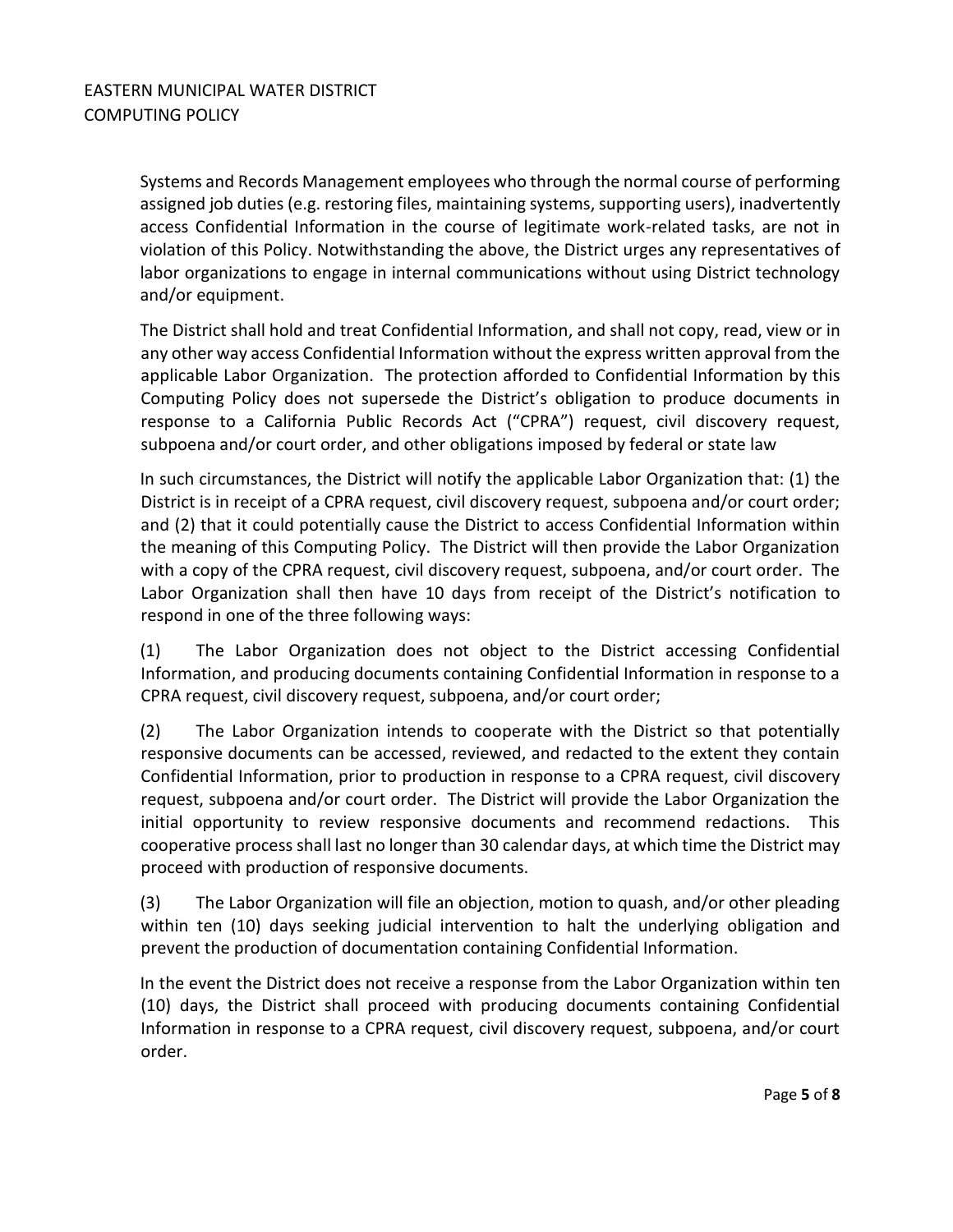Subject to the foregoing, in the event of the production of dissemination of Confidential Information by a District employee/agent -- the District shall immediately notify the impacted Labor Organization and take all appropriate and legally mandated actions to ensure the future confidentially of the affected Confidential Information.

## **IX. RECORDS MANAGEMENT/RETENTION**

All stored or transmitted data is the property of the District and shall not be shared with other parties without permission from the department's respective Executive Management. Exporting or saving District records to removable media as a means of circumventing District records management policies is prohibited.

Records related to ongoing or potential litigation or any investigation must be retained and cannot be disposed of, even if the retention period has been met, except as advised by legal counsel. Please refer to the District's Records Retention Policy for details.

Employees and contractors affirm that any copies of District data will be permanently deleted when no longer required under an active District project, retention policy, or agreement.

Employees should contact their supervisor or Records Management for further assistance.

### **X. USE OF TECHNOLOGY WHILE DRIVING**

Employees shall comply with all applicable laws and regulations regarding the use of mobile technology while operating a motor vehicle.

Please refer to the District's Vehicle Use Policy for further guidance.

### **XI. TERMINATION OF USE**

The District may revoke access to District technology at any time. All District-issued devices must be returned in working order prior to separation from District employment.

### **XII. FURTHER GUIDANCE**

The Information Systems helpdesk is always available to assist with questions or clarification on specific technical aspects of this policy.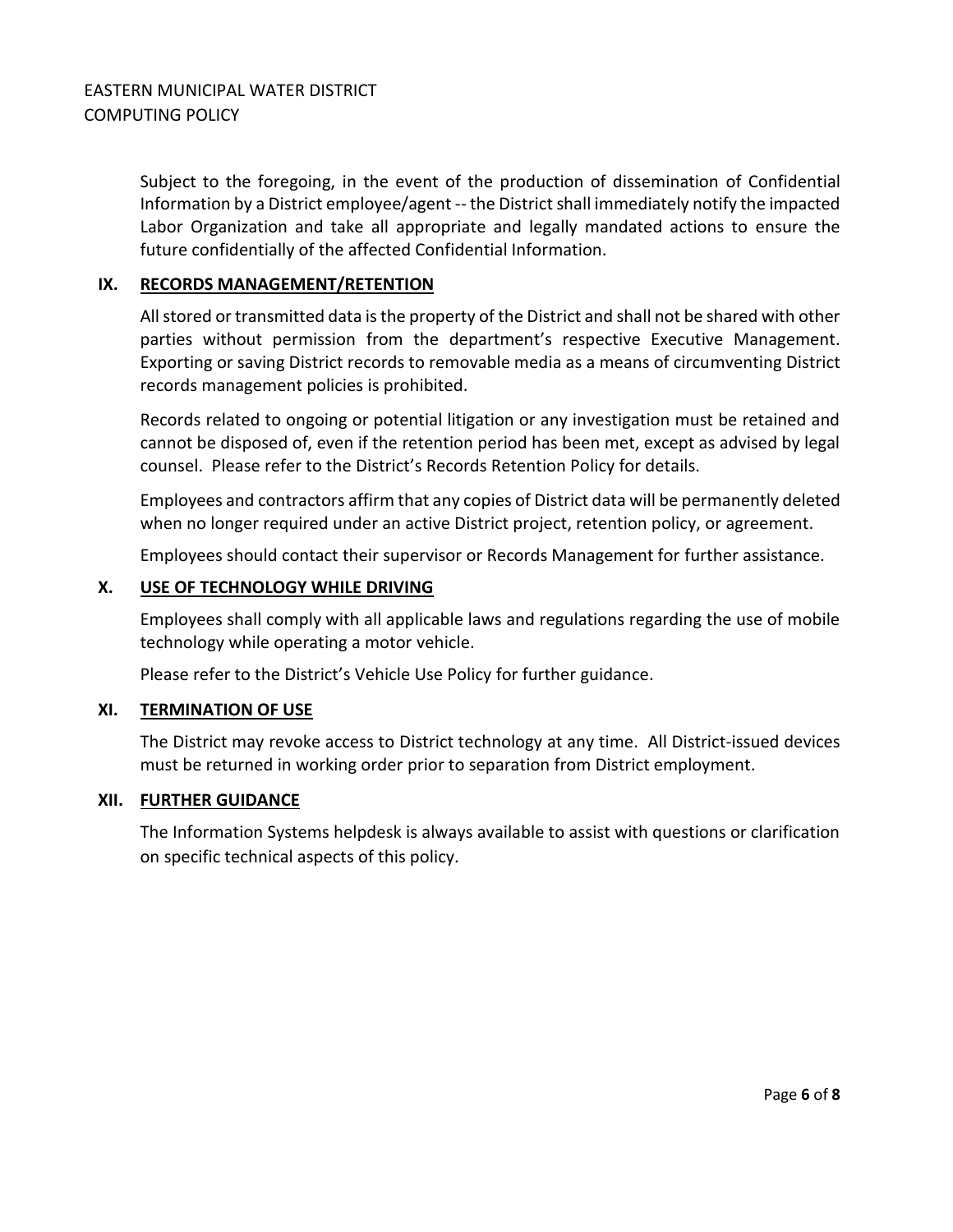EASTERN MUNICIPAL WATER DISTRICT COMPUTING POLICY

# **EMPLOYEE ACKNOWLEDGEMENT**

I have read and agree to the requirements and expectations of the Eastern Municipal Water District's Computing Policy. I have received a copy of the Computing Policy and agree to abide by its guidelines as a condition of my employment and understand that violation of this policy may lead to revocation of system privileges, legal action, and subject to corrective action or discipline, up to and including termination of employment.

I understand that if I have questions regarding this policy, I will consult with my immediate supervisor or the Human Resources Department.

\_\_\_\_\_\_\_\_\_\_\_\_\_\_\_\_\_\_\_\_\_\_\_\_\_\_\_\_\_\_\_\_\_ \_\_\_\_\_\_\_\_\_\_\_\_\_\_\_\_\_\_\_\_\_\_\_\_\_\_\_\_\_\_\_\_\_\_\_\_\_\_

\_\_\_\_\_\_\_\_\_\_\_\_\_\_\_\_\_\_\_\_\_\_\_\_\_\_\_\_\_\_\_\_\_ \_\_\_\_\_\_\_\_\_\_\_\_\_\_\_\_\_\_\_\_\_\_\_\_\_\_\_\_\_\_\_\_\_\_\_\_\_\_

Name (please print clearly) Signature

Employee Number Date